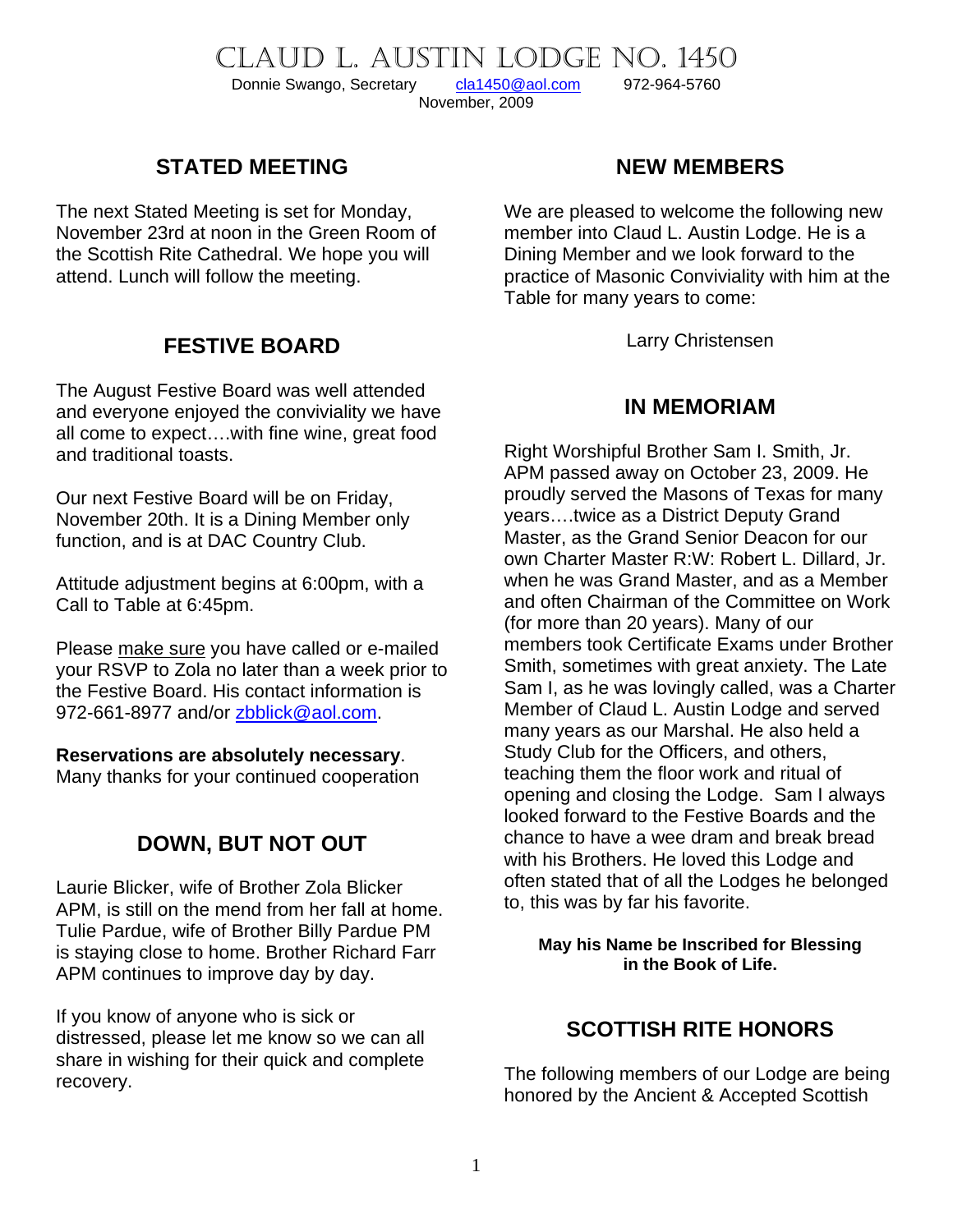Rite of Freemasonry, Southern Jurisdiction, this month for their contributions to the Rite, to Masonry in general, and to their Community:

| Fred E. Allen PGM   | <b>Grand Cross</b> |
|---------------------|--------------------|
| L. Robert Smith APM | $33^\circ$ IGH     |
| Stephen Apple, Sr.  | 32° KCCH           |
| Billie L. Cox W:M:  | 32° KCCH           |

We congratulate them for those, no doubt, well-deserved honors.

### **CALENDAR**

| <b>Festive Board</b>  |
|-----------------------|
| <b>Stated Meeting</b> |
|                       |
| <b>Grand Lodge</b>    |
| <b>Holiday Brunch</b> |
|                       |
|                       |

#### 2010

| Friday, February 19    | <b>Festive Board</b>  |
|------------------------|-----------------------|
| Monday, February 22    | <b>Stated Meeting</b> |
| Friday, May 21         | <b>Festive Board</b>  |
| Monday, May 24         | <b>Stated Meeting</b> |
| Monday, June 28        | Installation          |
| Monday, August 23      | <b>Stated Meeting</b> |
| Friday, August 27      | <b>Festive Board</b>  |
| Friday, November 19    | <b>Festive Board</b>  |
| Monday, November 22    | <b>Stated Meeting</b> |
| Thursday, December 2 - |                       |
| Saturday, December 4   | <b>Grand Lodge</b>    |
| Saturday, December 11  | Holiday Brunch        |

**Grand Lodge** 

There can always be additions, deletions, changes…..just in case, watch for them.

## **THINGS YOU NEED TO KNOW**

#### **Food**

Peel a banana from the bottom and you won't have to pick the little "stringy things" off of it. That's how the primates do it.

Take your bananas apart when you get home from the store. If you leave them connected at the stem, they ripen faster.

Peppers with 3 bumps on the bottom are sweeter and better for eating. Peppers with 4 bumps on the bottom are firmer and better for cooking.

To make scrambled eggs or omelets really rich, add a couple of spoonfuls of sour cream, cream cheese, or heavy cream and then beat them up.

#### **Reheating refrigerated bread**

To warm biscuits, pancakes, or muffins that were refrigerated, place them in a microwave with a cup of water. The increased moisture will keep the food moist and help it reheat faster.

#### **Newspaper Weeds-away**

When planting, work the nutrients in your soil. Wet newspapers, put layers around the plants overlapping as you go cover with mulch and forget about weeds. Weeds will get through some gardening plastic….they will not get through wet newspapers.

#### **Squirrel Away!**

To keep squirrels from eating your plants, sprinkle your plants with cayenne pepper. The cayenne pepper doesn't hurt the plant and the squirrels won't come near it.

#### **Measuring Cups**

Before you pour sticky substances into a measuring cup, fill with hot water. Dump out the hot water, but don't dry cup. Next, add your ingredient, such as peanut butter, and watch how easily it comes right out.

#### **Goodbye Fruit Flies**

To get rid of pesky fruit flies, take a small glass, fill it with 1/2" of Apple Cider Vinegar and 2 drops of dish washing liquid; mix well. You will find those flies drawn to the cup and gone forever!

#### **Getting Rid of Ants**

Put small piles of cornmeal where you see ants. They eat it, take it "home," can't digest it so it kills them. It may take a week or so, especially if it rains, but it works and you don't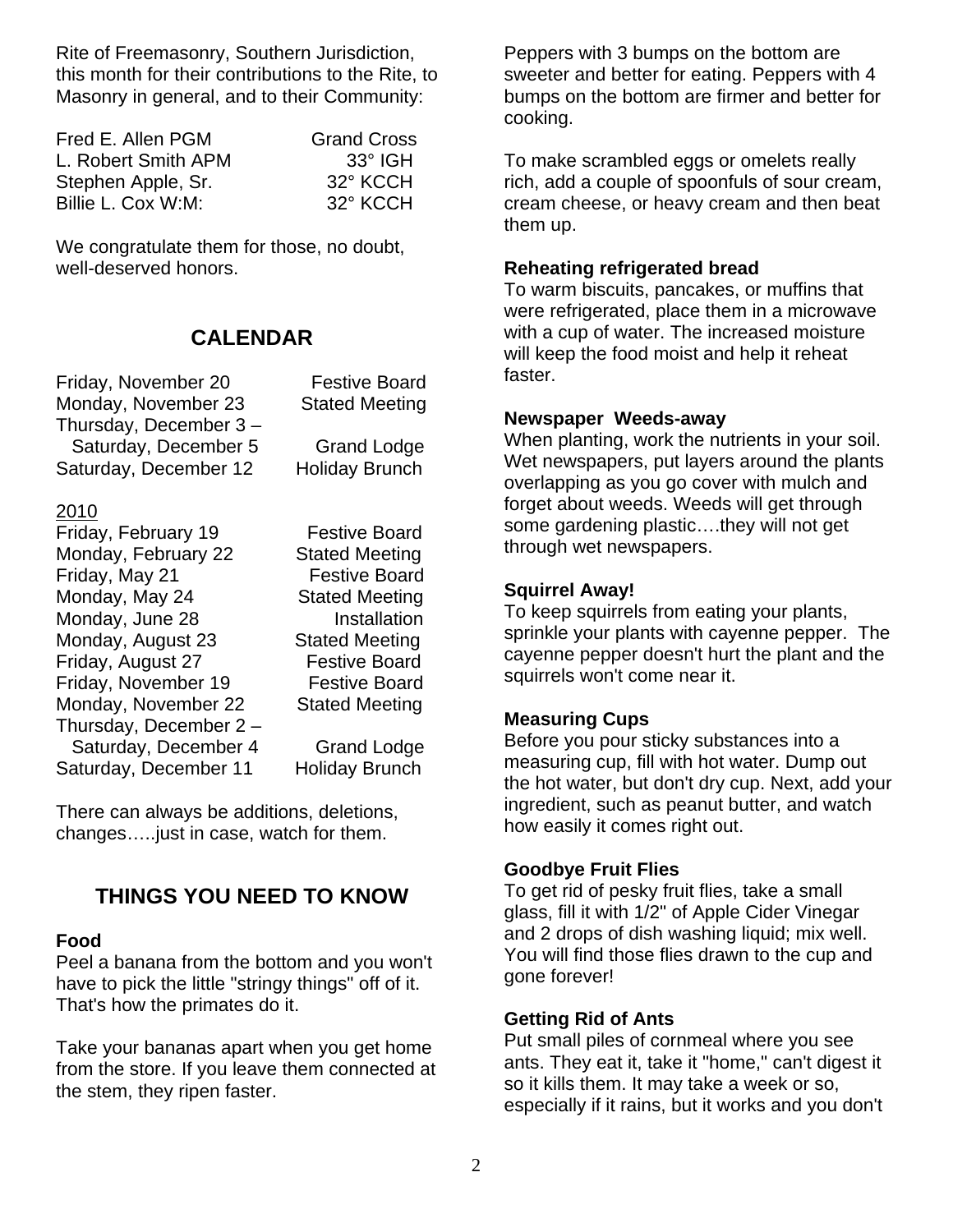have the worry about pets or small children being harmed!

### **INFO ABOUT CLOTHES DRYERS**

The heating unit went out on my dryer! The gentleman that fixes things around the house for us told us that he wanted to show us something and he went over to the dryer and pulled out the lint filter. It was clean. (I always clean the lint from the filter after every load of clothes.) He told us that he wanted to show us something; he took the filter over to the sink and ran hot water over it. The lint filter is made of a mesh material ... I'm sure you know what your dryer's lint filter looks like. Well ... the hot water just sat on top of the mesh! It didn't go through it at all! He told us that dryer sheets cause a film over that mesh and that's what burns out the heating unit.

You can't see the film, but it's there. It's what is in the dryer sheets to make your clothes soft and static free ... that nice fragrance too. You know how they can feel waxy when you take them out of the box .. well this stuff builds up on your clothes and on your lint screen. This is also what causes dryer units to potentially burn your house down with it! He said the best way to keep your dryer working for a very long time (and to keep your electric bill lower) is to take that filter out and wash it with hot soapy water and an old toothbrush (or other brush) at least every six months. He said that makes the life of the dryer at least twice as long! How about that? Learn something new everyday!

So, I thought I'd share.

# **WHO ARE WE TALKING ABOUT?**

It may take you two minutes to read this, but if you do not take the time to read this you are one of the people this post is talking about.

You stay up for 16 hours.

 He stays up for days on end. \_\_\_\_\_\_\_\_\_\_\_\_\_\_\_\_\_\_\_\_\_\_\_\_\_

\_\_\_\_\_\_\_\_\_\_\_\_\_\_\_\_\_\_\_\_\_\_\_\_\_

You take a warm shower to help you wake up.

He goes days or weeks without running water.

You complain of a "headache", and call in sick.

\_\_\_\_\_\_\_\_\_\_\_\_\_\_\_\_\_\_\_\_\_\_\_\_\_\_

\_\_\_\_\_\_\_\_\_\_\_\_\_\_\_\_\_\_\_\_\_\_\_\_\_\_

\_\_\_\_\_\_\_\_\_\_\_\_\_\_\_\_\_\_\_\_\_\_\_\_\_\_

\_\_\_\_\_\_\_\_\_\_\_\_\_\_\_\_\_\_\_\_\_\_\_\_\_\_

\_\_\_\_\_\_\_\_\_\_\_\_\_\_\_\_\_\_\_\_\_\_\_\_\_\_

He gets shot at as others are hit, and keeps moving forward.

You put on your anti war/don't support the troops shirt, and go meet up with your friends.

He still fights for your right to wear that shirt.

You make sure your cell phone is in your pocket.

He clutches the cross hanging on his chain next to his dog tags.

You talk trash about your "buddies" that aren't with you.

He knows he may not see some of his buddies again.

You walk down the beach, staring at all the pretty girls.

He patrols the streets, searching for insurgents and terrorists.

You complain about how hot it is.

\_\_\_\_\_\_\_\_\_\_\_\_\_\_\_\_\_\_\_\_\_\_\_\_\_\_

\_\_\_\_\_\_\_\_\_\_\_\_\_\_\_\_\_\_\_\_\_\_\_\_\_

He wears his heavy gear, not daring to take off his helmet to wipe his brow.

You go out to lunch, and complain because the restaurant got your order wrong.

He doesn't get to eat today.